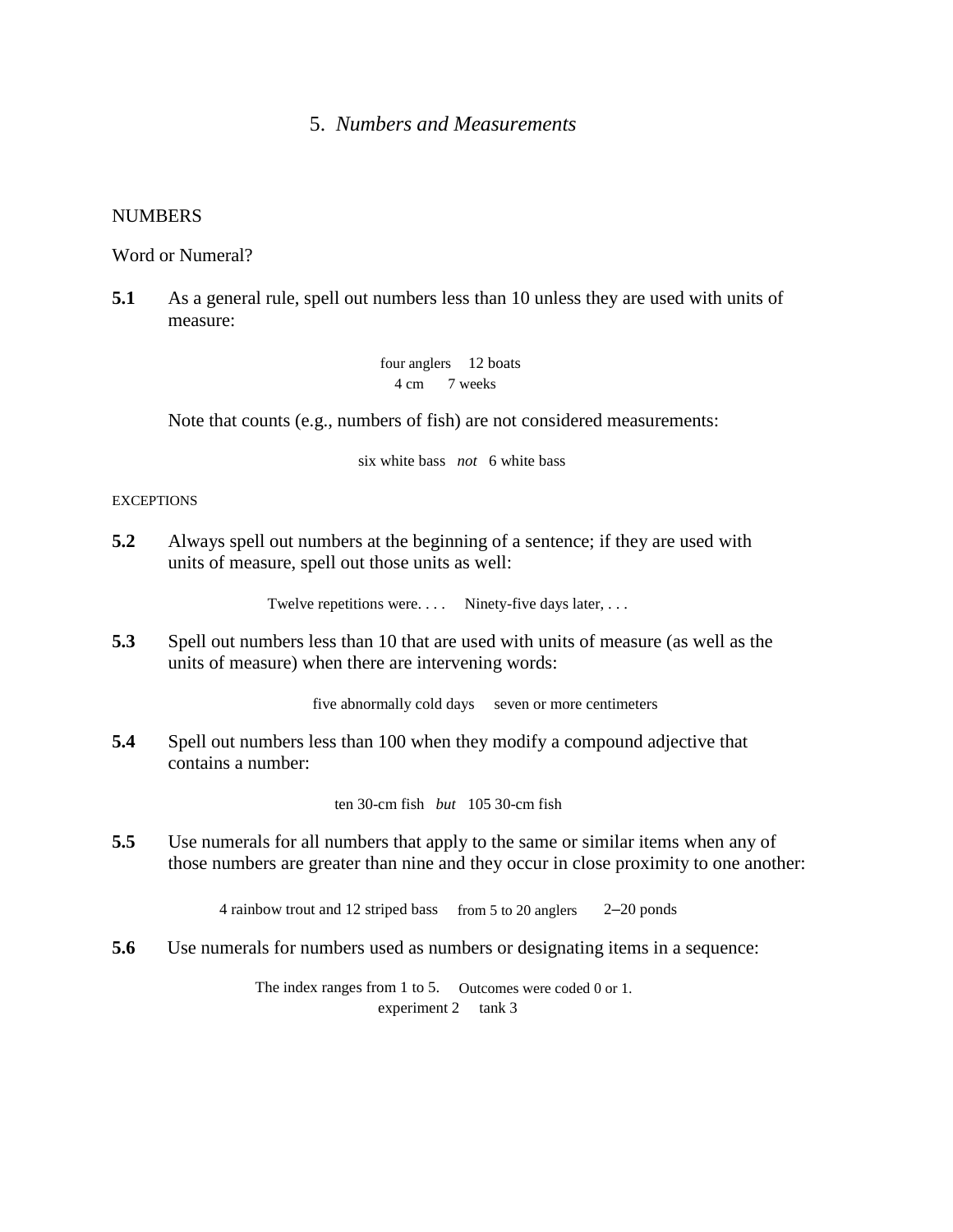Precision

**5.7** Give the same number of digits for numbers stemming from the same set of measurements or calculations:

```
5.73–6.10 cm not 5.73–6.1 cm
```
Numbers with Many Digits

**5.8** Use commas in numbers with four or more digits:

1,234 56,789.12

**5.9** Use scientific notation for very large or small numbers:

 $3.4 \times 10^6$   $1.94 \times 10^{-3}$ 

Note that it is acceptable to use the word "million" in a number (e.g., 3.4 million instead of  $3.4 \times 10^6$ ). Avoid using the words "billion" and "trillion," however, because they have different meanings in different countries (e.g., 1 billion is  $10^9$  in the United States but  $10^{12}$  in the United Kingdom).

Decimals

**5.10** Place a zero before the decimal point in decimal numbers less than 1.00:

0.05 *not* .05

Fractions

**5.11** In text, spell out fractions:

one-third three fifty-fifths forty-two hundredths

Ordinal Numbers

**5.12** Treat ordinal numbers the same as cardinal numbers, but spell out units of measure:

```
third day fifth hour 22nd day 15th repetition
every 10th meter third-order stream
```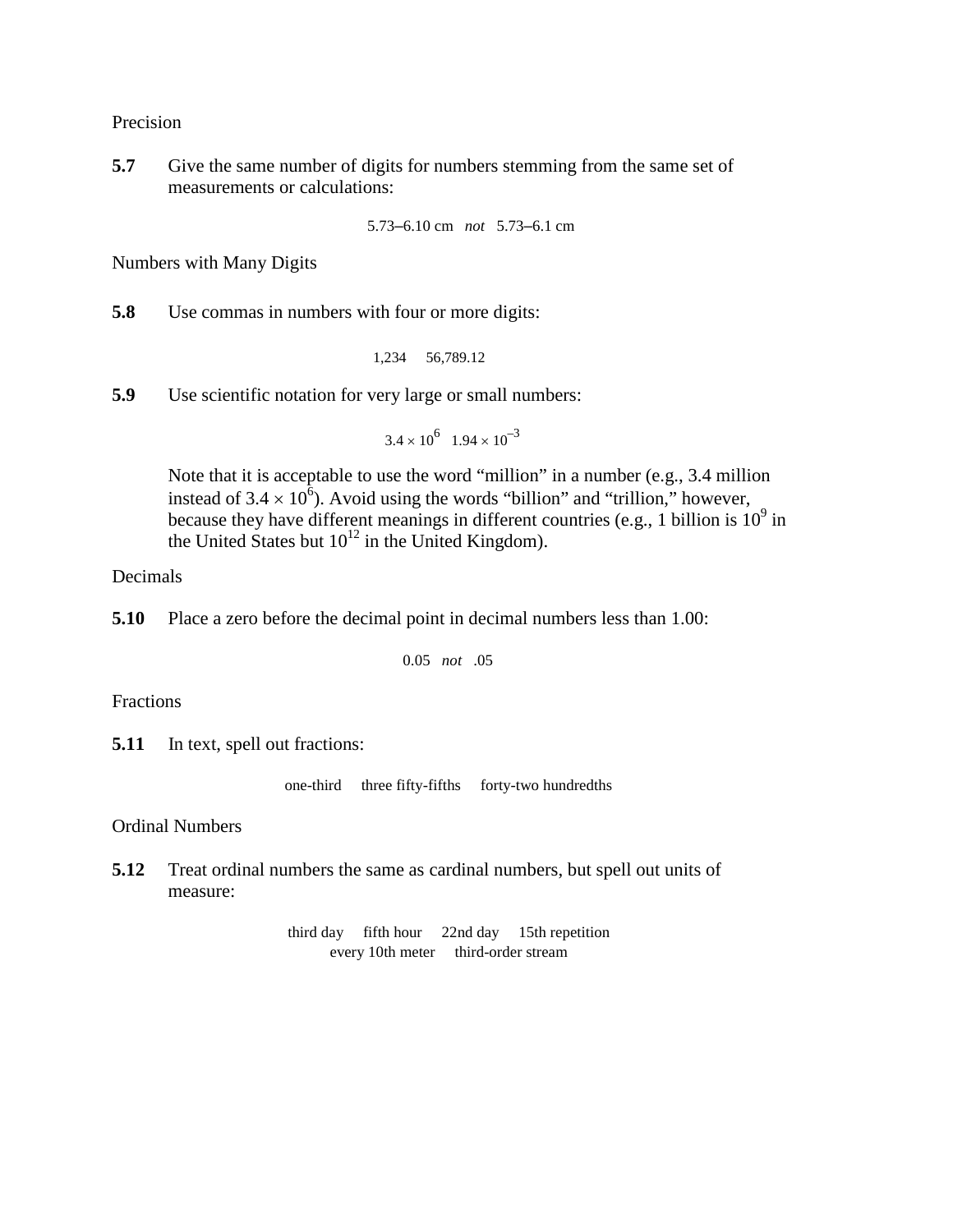Use the abbreviations "st," "nd," "rd," and "th" to denote ordinal numbers; these should be on the same line as the numeral:

```
11th not 11th
```
Dates and Time

**5.13** The U.S. convention should be used for dates:

March 29, 2002 *not* 29 March 2002

Note that in text a comma follows the year:

August 11, 1999, was the peak day for mortality.

Commas should not be used when only the month and year are given:

June 2001 *not* June, 2001

**5.14** Time should always be given in terms of the 24-hour clock:

0800 hours 1545 hours

Note that the plural "hours" is always used and that it is never abbreviated:

0030 hours *not* 0030 hour *or* 0030 h

### MEASUREMENTS

English or Metric Units?

**5.15** The term "metric units" refers to the units of measure included in the International System of Units established in 1960.

Metric units must be used in AFS books and *Fisheries* as well as in *Transactions of the American Fisheries Society*, the *Journal of Aquatic Animal Health*, and *Marine and Coastal Fisheries: Dynamics, Management, and Ecosystem Science*. Either English or metric units may be used in the *North American Journal of Fisheries Management* and the *North American Journal of Aquaculture* as long as one set of units is used consistently.

A list of acceptable units is given on the page entitled "Symbols and Abbreviations" in the back of each journal as well as in Appendix B.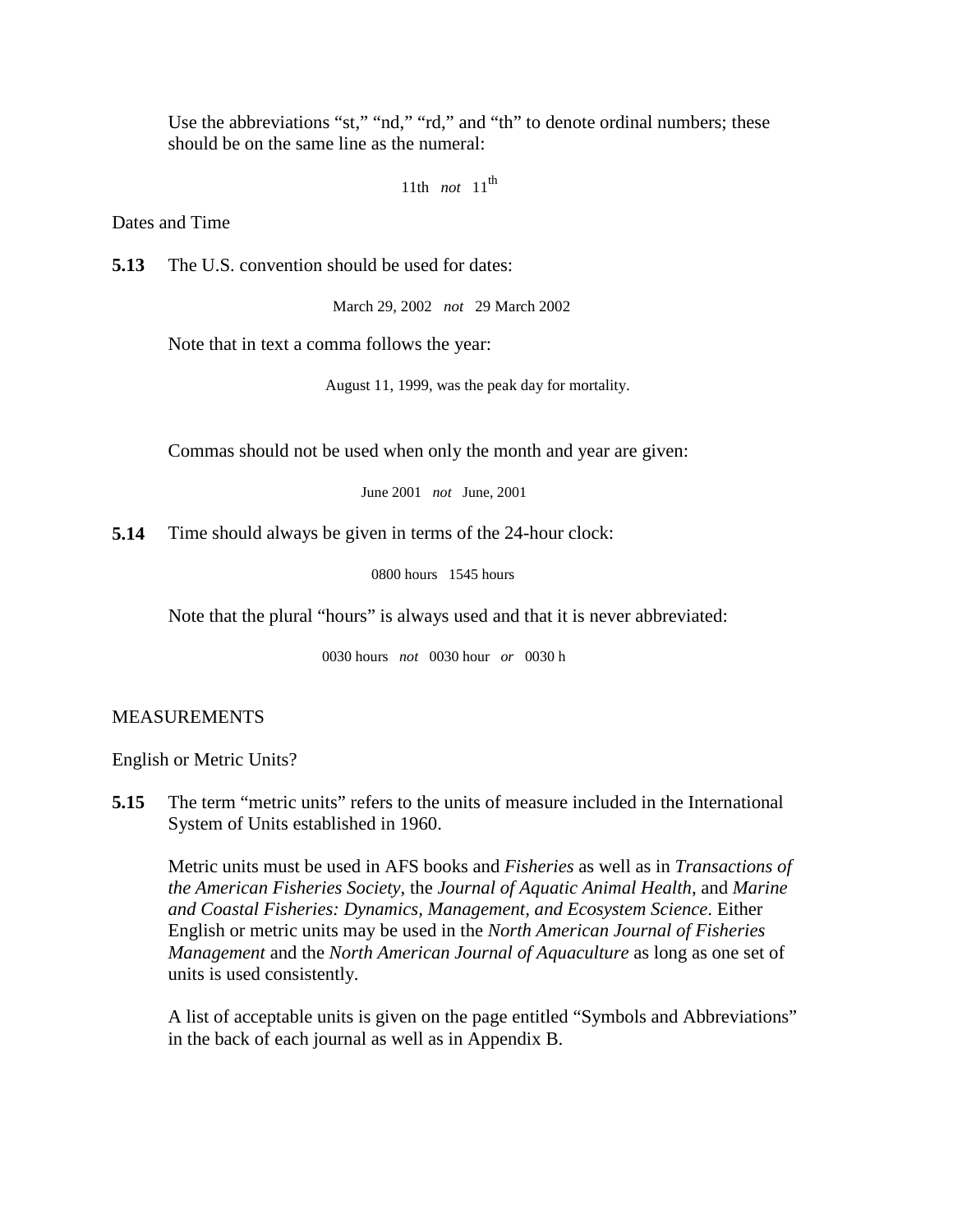**EXCEPTIONS** 

**5.16** English units may be used in lieu of metric units when the English measure is the one most commonly used, as is frequently the case with construction materials and some pieces of equipment. To the extent that it is practical, provide a metric equivalent or conversion factor:

 $\frac{1}{4}$ -in (0.635-cm) screw 100 hp (1 hp = 746 W)

**5.17** Units may be mixed when this is the common practice:

grams of medication per pound of feed (g/lb)

Abbreviations

**5.18** In text, units of measure are generally abbreviated (unless there is no abbreviation) when preceded by a number and spelled out otherwise:

> 3 km *but* a few kilometers 7 g *but* measured in grams

Lists of acceptable abbreviations appear at the back of each journal and at the front of all symposium proceedings. See Chapter 1 for more details.

The following units are always spelled out:

acre ton year month week

Note that there are no separate plural forms for abbreviated units of measure:

1 km 8 km

**5.19** Units of measure that stand alone may be abbreviated when they appear in parenthetical expressions:

> Fish were weighed (g). . . . *but* Fish were weighed to the nearest gram...

**5.20** Avoid mixing words and abbreviations:

six boats per day *or* 6 boats/d

*not*

six boats/d six boats per d *or* 6 boats per day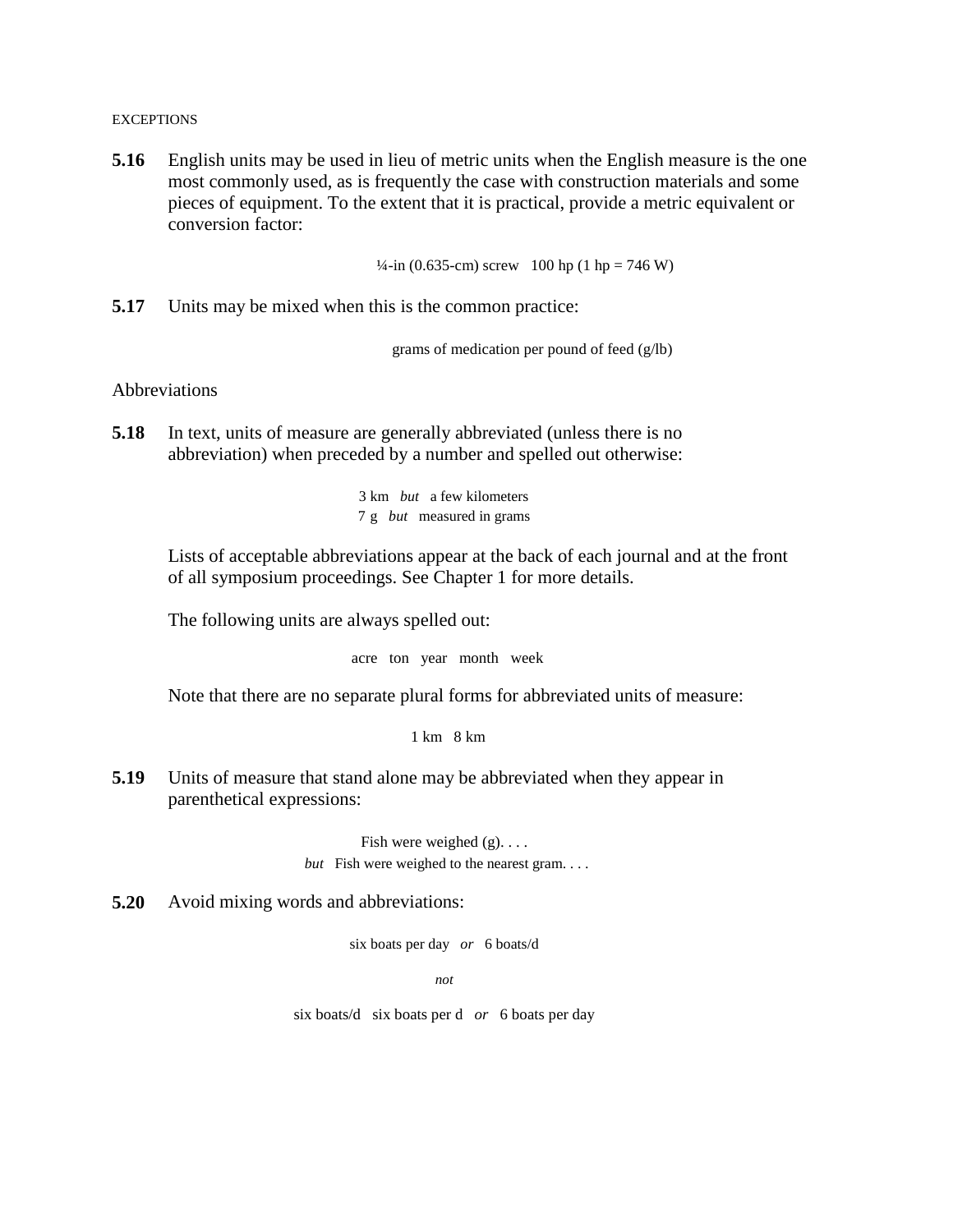Note that "6 boats/d" is acceptable even though the first term would ordinarily be expressed as "six boats."

**Operators** 

**5.21** Operators such as  $=$ ,  $>$ , and  $<$  may be used in straight text as well as in parenthetical expressions:

Fish weighed  $2.9 \pm 0.35$  kg.

Values were deemed significant at  $\alpha \leq 0.05$ .

Trophy length fish  $(>380$  mm)....

Space is required around operators when the term in parentheses expresses a complete thought:

 $(\text{length} \leq 10 \text{ cm})$  *but* length  $(\leq 10 \text{ cm})$ 

Sequences and Ranges

**5.22** The unit of measure should be given only once if the measurement is written with a space between the number and the unit of measure:

from 6 to 10 mm in length  $5, 6$ , or 7 mm in length

If the measurement is written with no space between the number and the unit of measure, the unit should be repeated when there are only two measurements but given only once when there are three or more:

between 2% and 4% *but* 5, 6, and 7%, respectively

**5.23** Ranges may be expressed in any of the following ways:

from 72 to 84 s between 72 and 84 s 72–84 s

*not* from 72–84 s

Note that the rule for repeating units of measure is analogous to that in section 5.22:

between 10°C and 12°C *but* 10–12°C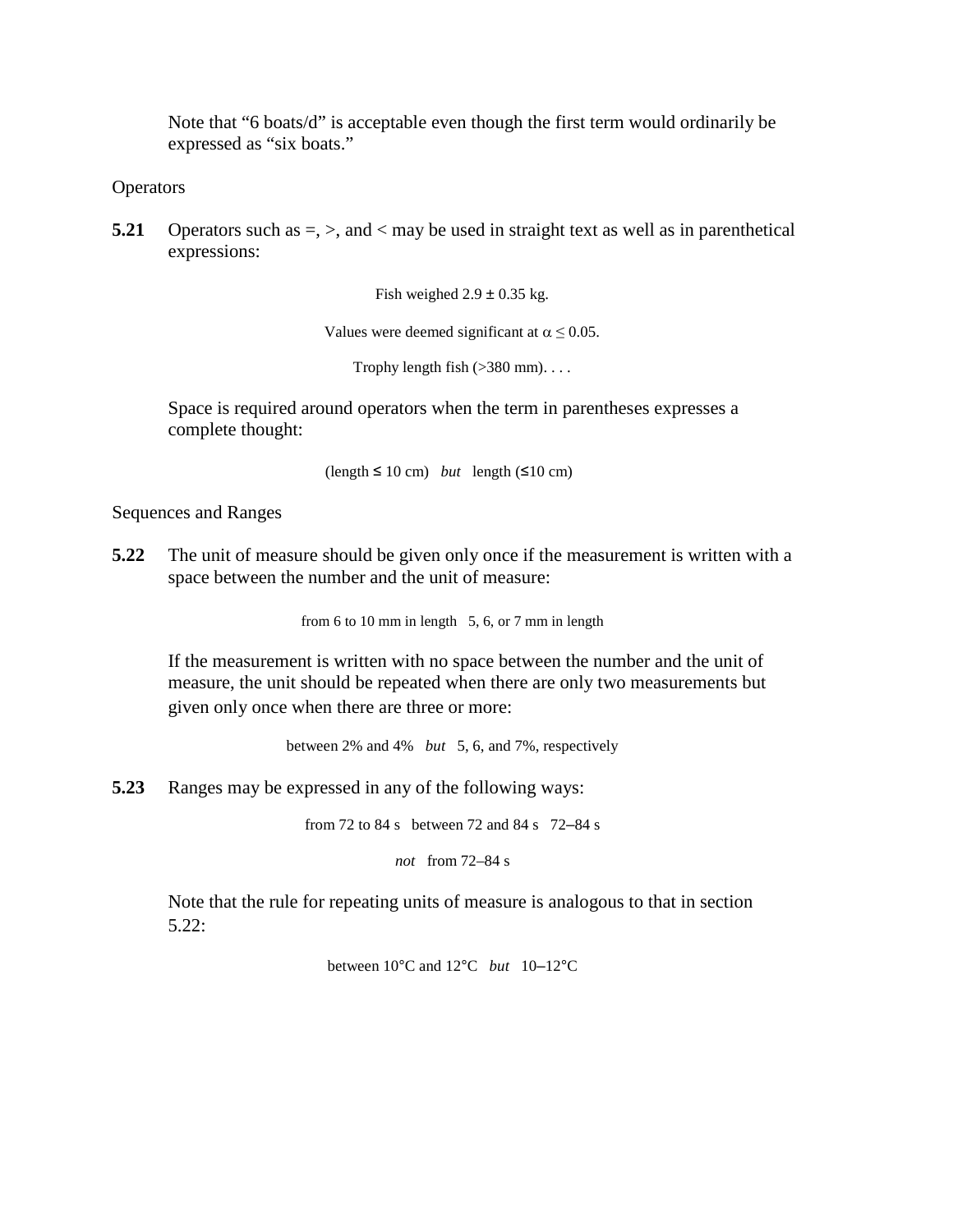Monetary Values

**5.24** Indicate the national currency the first time a monetary value is given:

US\$50,000 Can\$25,000

Consult the current edition of *Merriam-Webster's Collegiate Dictionary* for other currencies and their abbreviations.

Ratios

**5.25** Certain ratios are expressed by a colon:

(1:3, male : female) 12 h light : 12 h dark

strontium : calcium Sr:Ca

Note that there should be spaces around the colon when it is either preceded or followed by a whole word.

**5.26** More commonly, ratios are expressed by forward slashes:

4.29 mg/L

When there is more than one term in the denominator, negative exponents should be used instead of forward slashes:

 $15 g \cdot m^{-2} \cdot d^{-1}$ 

To prevent an expression from becoming unwieldy, it may be preferable to rewrite it:

$$
15 \text{ g/m}^2 \text{ daily}
$$

**Concentrations** 

**5.27** At first mention, concentrations should be stated precisely:

1 µg of gentamicin/mL of water

However, if there is no possibility of misunderstanding, the shortened form

1 µg/mL gentamicin

may be used instead. After the first mention, the still more concise form

 $1 \mu g/mL$ 

may be used.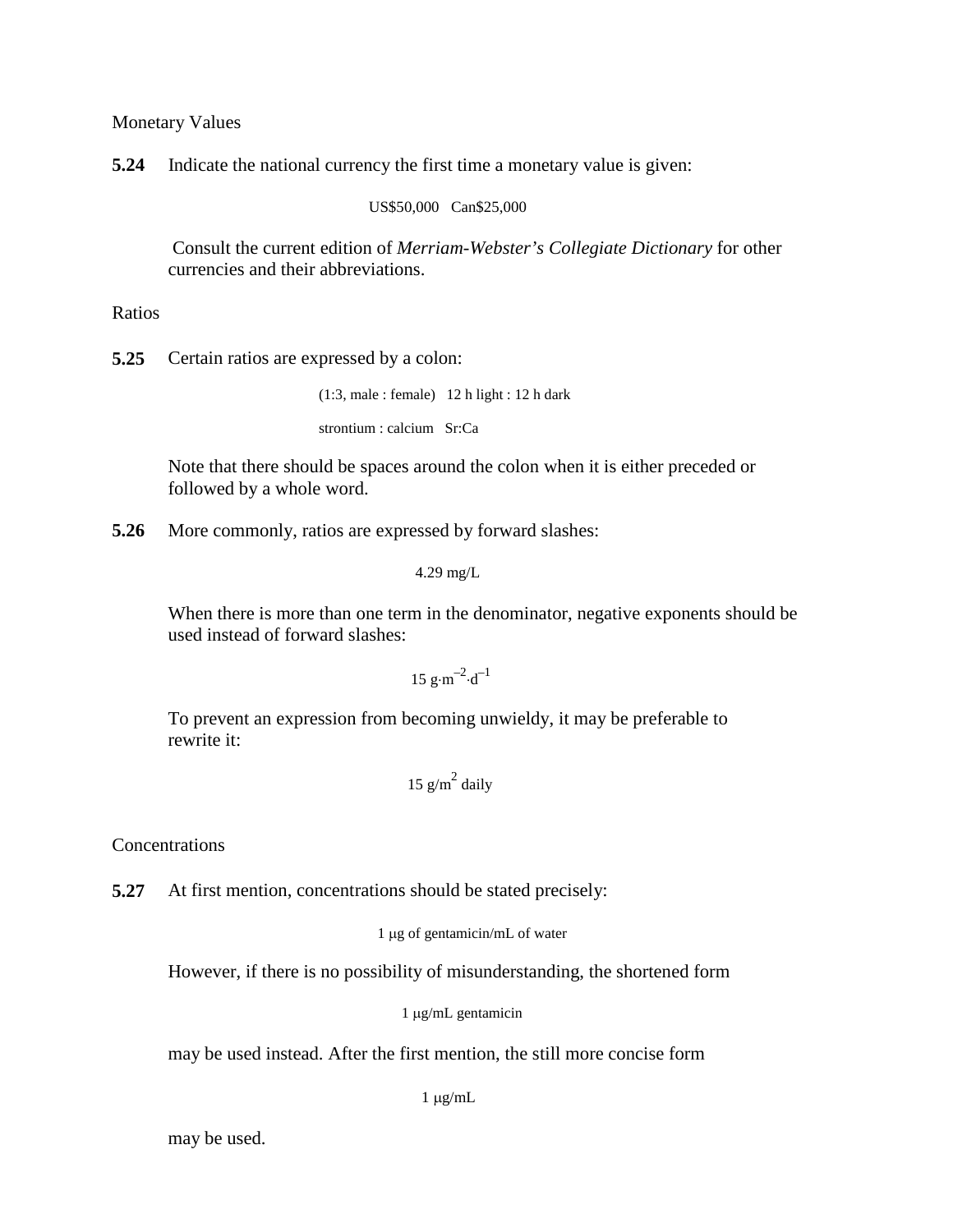A similar rule applies to the use of the term "solution":

in a 10% solution of formalin

should be used at first mention and

in 10% formalin

thereafter.

**5.28** When metric units are required, parts per thousand, parts per million, and parts per billion should be expressed as in the following table, depending on whether the concentration refers to weight per unit of volume, weight per unit of weight, or volume per unit of volume (note that 1 L of water weighs 1 kg):

| Concentration      | Weight : volume       | Weight : weight   | Volume:<br>volume     |
|--------------------|-----------------------|-------------------|-----------------------|
|                    |                       |                   |                       |
| Parts per thousand | $g/L$ (mg/mL)         | $g/kg \ (mg/g)$   | $mL/L$ ( $\mu L/mL$ ) |
| Parts per million  | $mg/L$ ( $\mu g/mL$ ) | mg/kg (µg/g)      | $\mu L/L$ (nL/mL)     |
| Parts per billion  | $\mu$ g/L (ng/mL)     | $\mu$ g/kg (ng/g) | $nL/L$ ( $pL/mL$ )    |

**5.29** Salinity is usually expressed either as parts per thousand (i.e., grams per liter of water) or as the ratio of the conductivity of the water in question to that of a standard potassium chloride solution. The latter is known as the practical salinity scale and has no units. When salinity is expressed as parts per thousand, the per mille symbol (‰) should be used:

Seawater has a salinity of 30–33‰.

When it is expressed in terms of the practical salinity scale, authors should note that fact. Alternatively, they may indicate that salinity is given in "practical salinity units" or psu.

**5.30** Blood volumes, which are usually measured in cubic centimeters (cc), should be expressed in milliliters (1 cc = 1 mL); deciliters (1 dL = 10 mL) are also acceptable.

River Kilometers

**5.31** Locations along a river are usually stated in terms of the number of river kilometers from a given point:

> At river kilometer (rkm [*or* RKM]) 95 of the Ohio River (measuring from its confluence with the Mississippi River), . . .

Note that the term "river kilometer" must be spelled out at first mention and that the "origin" (i.e., the 0-rkm point) must be stated.